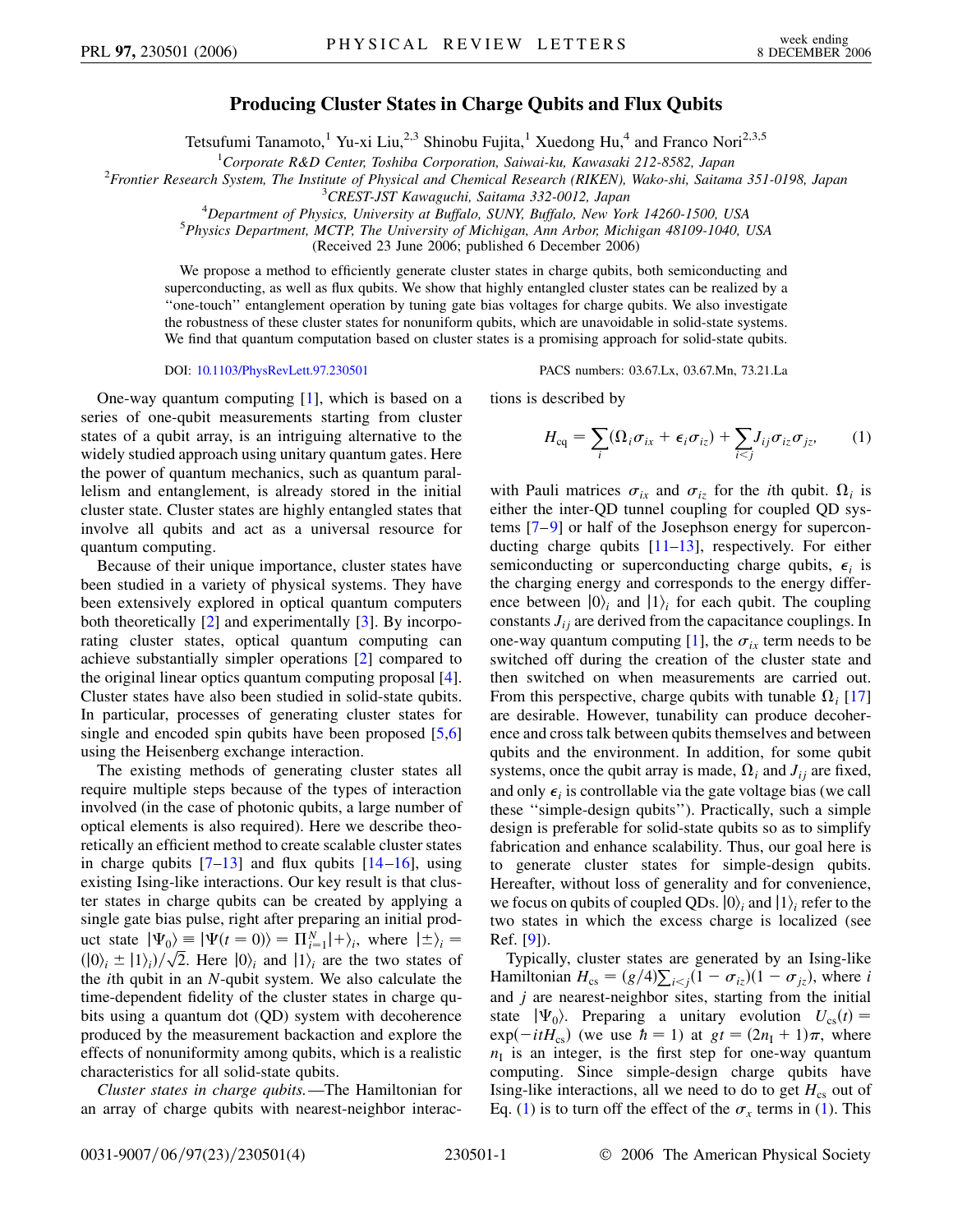can be achieved in the high-bias regime where  $\epsilon_i \gg \Omega_i$  $J_{ii}$ , by applying a canonical transformation to Eq. ([1\)](#page-0-0):

<span id="page-1-1"></span>
$$
H_{\text{cq}}^{\text{(eff)}} = e^S H_{\text{cq}} e^{-S} = \sum_i E_i \sigma_{iz} + \sum_{i < j} J'_{ij} \sigma_{iz} \sigma_{jz} + H_{\text{uw}},\tag{2}
$$

where  $S = i \sum_{i=1}^{N} (\alpha_i/2) \sigma_{iy}$ , with  $\tan \alpha_i = \Omega_i / \epsilon_i \ll 1$ . Also  $E_i = (\epsilon_i + \Omega_i^2/\epsilon_i)\cos\alpha_i$  and  $J'_{ij} = J_{ij}\cos\alpha_i\cos\alpha_j$ .  $H_{\text{uw}}$  is an unwanted interaction term given by  $H_{\text{uw}}$  =  $\int_{i < j} J'_{ij} \left\{ -(\Omega_i/\epsilon_i) \sigma_{jz} \sigma_{ix} - (\Omega_j/\epsilon_j) \sigma_{iz} \sigma_{jx} + (\Omega_i \Omega_j)/2 \right\}$  $(\epsilon_i \epsilon_j) \sigma_{ix} \sigma_{jx}$ . As long as  $H_{uw}$  is sufficiently small and can be neglected, we can periodically generate cluster states in the tilted frame  $|\tilde{\Psi}(t)\rangle = e^{S}|\Psi(t)\rangle$  after a time  $t_{\text{cs}}$ , if both  $J't_{cs} = \pi/4 + 2n_J\pi$  and  $E_i t_{cs} = -(\pi/4)\bar{n}_i + 2n_E\pi$  are satisfied  $[\bar{n}_i]$  is the number of qubits connected to the *i*th qubit;  $n_j$  (  $\geq$  0) and  $n_E$  are arbitrary integers, and  $J'_{ij}$ should be uniform:  $J'_{ij} = J'$ . These two equalities lead to the relation  $J'(8n_E - \bar{n}_i)/(8n_J + 1) = E_i \equiv E_{i,t_{cs}}$ . Thus, to generate a cluster state, the gate bias voltage  $\epsilon_i$  for the *i*th qubit needs to be set at

$$
\epsilon_i = \epsilon_i^{\text{cs}} = \sqrt{E_{i,t_{\text{cs}}}^2 - \Omega_i^2}
$$
 (3)

<span id="page-1-0"></span>during  $t_{cs} = \pi (8n_J + 1)/(4J')$ . A solution for  $\epsilon_i^{cs}$  exists when  $n_E - (\Omega_i / J')n_J > (\Omega_i / J' + \bar{n}_i) / 8$ . Hereafter, we assume these conditions and consider terms up to second order in  $\alpha_i$ , neglecting terms  $\sim (\Omega_i / \epsilon_i)^3$  or higher order. In such a case,  $\alpha_i = \Omega_i / \epsilon_i$  and  $J' = J$ . We also choose to treat the case of  $n<sub>J</sub> = 0$ , which corresponds to the shortest possible time to generate cluster states. To further ensure the high-bias regime, where  $\epsilon_i \gg \Omega_i$ , we require  $8n_E$  – the nigh-blas regime, where  $\epsilon_i \gg \Omega_i$ , we require  $\delta n_E - \bar{n}_i \gg \sqrt{2}\Omega_i / J$ . An initial product state  $|\tilde{\Psi}(0)\rangle = |\Psi_0\rangle$  has to be prepared for qubits other than the input qubits [[1\]](#page-3-0).  $|\Psi(0)\rangle = \Pi_i(\cos[(\Omega_i/(2\epsilon_i) + \pi/4]|0\rangle_i + \sin[(\Omega_i/(2\epsilon_i) +$  $\pi/4$ ||1)<sub>*i*</sub>) is the corresponding state in the original  $\{|0\rangle_i, |1\rangle_i\}$  basis, which can also be adjusted by the gate bias on each qubit.

For example, to obtain the two-qubit cluster state For example, to obtain the two-qubit cluster state<br>  $|\Psi\rangle_{C_2} = (0_1|+\rangle_2 + |1\rangle_1|-\rangle_2)/\sqrt{2}$ , where  $\bar{n}_1 = \bar{n}_2 = 1$ , we can use Eq. [\(3](#page-1-0)) and choose a gate bias  $(\epsilon_1^{\text{cs}} = \epsilon_2^{\text{cs}})$ from  $\{6.71J, 14.9J, ...\}$   $(n_E \ge 1)$  for  $\Omega = 2J$  and  ${5.74J, 14.5J, ...}$  ( $n_E \ge 1$ ) for  $\Omega = 4J$ , etc.

Our approach is valid as long as the unwanted term  $H_{\text{uw}}$  can be neglected. We can estimate a lifetime, beyond which we lose the cluster state due to the presence of  $H_{\text{uw}}$ , by calculating the fidelity defined by  $F(t) =$  $|\langle\Psi_0|e^{iH_{\rm cs}t}e^{-i(H_{\rm cs}+H_{\rm uw})t}|\Psi_0\rangle|^2 \approx |1 - it\langle\Psi_0|H_{\rm uw}|\Psi_0\rangle +$  $(1/2)(it)^2 \langle \Psi_0 | [H_{uw}, H_{cs}] + H_{uw}^2 | \Psi_0 \rangle|^2$ . For a *d*dimensional *N*-qubit array,

$$
F(t) \approx 1 - N(dJt)^2 \sin^2 2\alpha. \tag{4}
$$

Thus, the lifetime of the cluster state is limited by *t < t*<sub>uw</sub> =  $(2dJ(\Omega/\epsilon)\sqrt{N})^{-1}$ . Furthermore, the constraint *t*<sub>cs</sub> <  $t_{\text{uw}}$  imposes a limit on the number of clustered qubits:  $N_{\text{max}} < (2\epsilon/(\pi\Omega d))^2$ . For example, consider a onedimensional qubit chain with  $\Omega_i = 4J$  and  $\bar{n}_i = 2$ . For  $n_E = 2 \; (\epsilon_i^{\text{cs}}/J \approx 13.4), \; N_{\text{max}} = 4. \text{ For } n_E = 6 \; (\epsilon_i^{\text{cs}}/J \approx 13.4)$ 45.8),  $N_{\text{max}} = 57$ . Indeed, we can choose an infinite number of bias conditions for each set of fixed  $\Omega_i$  and *J*. These are closely related to the possible number *N*max of clustered qubits and to the scalability of the system. Various kinds of errors, as discussed in Ref. [[2](#page-3-1)], should be taken into account for more detailed estimates.

As shown in Ref. [[9\]](#page-3-10),  $J_{ij}$  and  $\Omega_i$  are determined by the distances between QDs.  $J_{ij}$  is basically a linear function of the distances between QDs.  $\Omega_i$  depends exponentially on the distances between two QDs in a qubit. With current technology, it is quite difficult to fabricate an array of QDs with very uniform  $\Omega_i$ . For superconducting charge qubits, the situation is similar. However, notice that our approach does not require  $\Omega_i$  to be extremely uniform, since we can adjust  $\epsilon_i$  according to  $\Omega_i$  in order to obtain an appropriate  $E_i$  in Eq. [\(2](#page-1-1)). In addition, as noted above,  $n_E$  can be selected arbitrarily, which adds flexibility to our approach. Thus, the one-touch cluster state generation method we discuss here should work with any charge qubit architecture. In short, although in general charge qubits have shorter decoherence times compared with spin qubits, our simpler and faster generation method could make them competitive with spin qubits in the context of cluster states, since several steps are required to generate cluster states for spin qubits  $[5,6]$  $[5,6]$  $[5,6]$ .

*Measurement scheme in charge qubits.*—In one-way quantum computing, calculations are carried out by a series of local measurements in the  $\sigma_{ix}$  and  $\sigma_{iy}$  eigenbasis. For most charge qubits, however, the measurement is carried out in the  $\sigma_{iz}$  eigenbasis  $\{|0\rangle_i, |1\rangle_i\}$  by simply applying a large gate bias and using field-effect detectors such as quantum point contacts (QPCs) or single-electron transistors. Thus, for charge qubits the  $\sigma_{ix}$  and  $\sigma_{iy}$  basis measurements should be converted into  $\sigma_{iz}$  measurements after rotating the frame via  $\pm (\pi/2)_y$  and  $\pm (\pi/2)_x$  pulses. These pulses can be generated by applying ac gate biases such as  $\epsilon_i(t) = \epsilon_{0i} \cos(\omega_{ic}t + \phi_i)$ . In a rotating frame of  $U_{rw}(t) =$  $\exp(-i\sum_i(\omega_{ic}t/2)\sigma_{ix})$  [\[18\]](#page-3-13), the wave function is given by  $|\tilde{\Psi}(t)\rangle = U_{rw}^{\dagger}|\Psi(t)\rangle$ , and the Hamiltonian on resonance  $(\omega_{ic} = 2\Omega_i)$  is given by:

<span id="page-1-2"></span>
$$
H_{\rm rw} \approx \sum_i \frac{\epsilon_{i0}}{2} (\sigma_{iz} \cos \phi_i - \sigma_{iy} \sin \phi_i) + H_{yz}, \quad (5)
$$

where  $H_{yz} = \sum_{ij} (J_{ij}/2)(\sigma_{iy}\sigma_{jy} + \sigma_{iz}\sigma_{jz})$  is an unwanted term here. In order to realize  $|\Psi(\tau)\rangle = e^{i\sum_{i} \theta_i \sigma_{iy}} |\Psi(0)\rangle$  at a time  $t = \tau$ , we should have  $e^{-i\sum_i \Omega_i \tau \sigma_{ix}} e^{-iH_{rw}\tau/\hbar} \propto$  $e^{i\sum_{i} \theta_{i}\sigma_{iy}}$ . First, to exclude a prefactor  $e^{-S}$  in the cluster state wave function, we need to choose the phase  $\phi_i =$  $\pi/2$  and the voltage amplitude  $\epsilon_{i0} = \Omega^2/(\pi \epsilon_{cs})$  at  $\tau =$  $t_{\text{ini}} = \pi / \Omega$ . For the  $\sigma_{ix}$  measurement, we need a measurement time  $t_m = (\pi/\Omega)l_1$ , the phase  $\phi_i = \pi/2 + l_2\pi$ , and the voltage amplitude  $\epsilon_{i0} = (\Omega/(2l_1))(\pm 1 + 4l_3)$ , if  $l_2$  is even, and  $\epsilon_{i0} = (\Omega/(2l_1))(\mp 1 + 4l_3)$ , if  $l_2$  is odd  $[l_1, l_2,$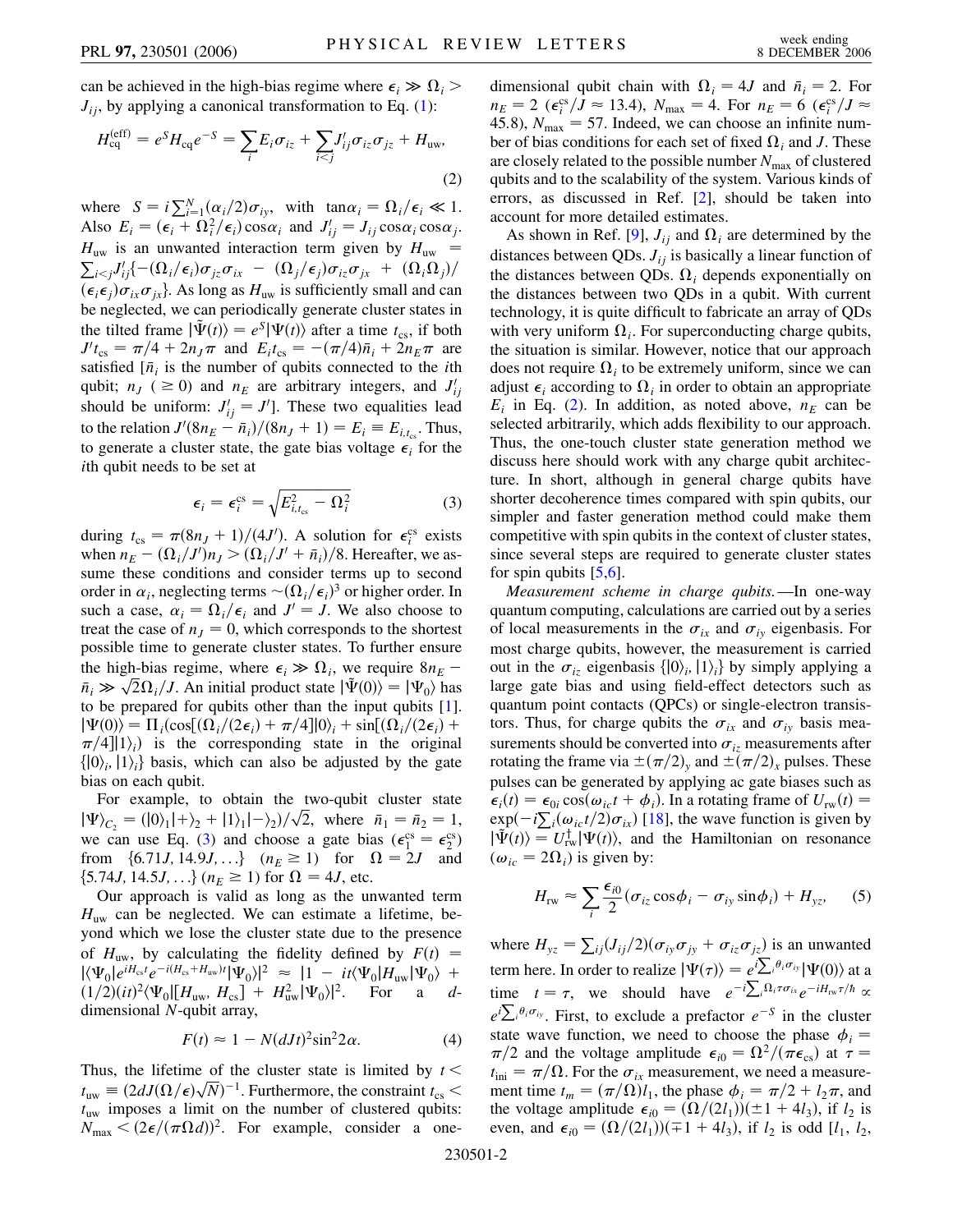and  $l_3$  are arbitrary integers  $(l_1 \neq 0)$ ]. If we take  $t_m =$  $(\pi/\Omega)(l_1 \mp 1/4)$  and  $\epsilon_{i0} = (2\Omega l_2)/(l_1 \mp 1/4)$  such that  $l_1 + l_2$  is even, we realize the  $\sigma_{iy}$  measurement. By applying a gate bias at the time  $t_m$  following  $t_{\text{ini}}$ ,  $\sigma_x$  and  $\sigma_y$ measurements are processed. This scheme works well for the region where  $\epsilon_{i0}/J \gg 1$ .

For the experiment in Ref. [[13](#page-3-7)],  $\Omega = 20.5 \mu\text{eV}$ and  $J = 95 \mu eV$ , and thus  $t_{cs} = \pi/(4J) = 34.2 \text{ psec}$ ,  $\epsilon_{\text{cs}} \sim 664 \ \mu\text{eV}$  from Eq. ([3\)](#page-1-0) at  $n_E = 1$  and  $t_{uw} =$  $\epsilon_{\rm cs} \sim 604 \ \mu\rm{eV}$  from Eq. (3) at  $n_E = 1$  and  $t_{\rm uw} = \epsilon_{\rm cs}/(2\sqrt{2}J\Omega) = 0.5$  ns for a dephasing time of the order of  $T_2 \sim 5$  ns. Thus, our approach can be applied, if a smaller  $J \ll \Omega$ ) is prepared, for instance, by increasing the distance between qubits.

*Cluster states in flux qubits.*—For flux qubits,  $\Omega > \epsilon$  in Eq.  $(1)$  $(1)$ , so that here we cannot directly use the abovementioned one-touch approach for charge qubits. Here we show a method to generate cluster states for flux qubits by applying an oscillating magnetic field. Consider two inductance-coupled flux qubits working at the optimal bias [\[16\]](#page-3-9) with the Hamiltonian:

<span id="page-2-1"></span>
$$
H_{\text{fq}} = \epsilon_1 \sigma_{1z} + \epsilon_2 \sigma_{2z} + \Omega_1^R \cos(\omega_1^{\text{rf}} t + \phi_1) \sigma_{1x}
$$
  
+ 
$$
\Omega_2^R \cos(\omega_2^{\text{rf}} t + \phi_2) \sigma_{2x} + J_{xx} \sigma_{1x} \sigma_{2x},
$$
 (6)

where  $\Omega_i^R$  and  $\omega_i^{\text{rf}}$  are the half amplitude and the frequency, respectively, of the applied classical field. At the optimal bias point, the system is immune, up to first order, to variations on the control parameters and is thus robust against decoherence. This Hamiltonian is a good starting point for generating cluster states. In the rotating wave approximation for two identical qubits  $(\Omega_1 = \Omega_2)$ , we have  $\tilde{H}_{\text{fq}} = H_0 + H_{xy}$ , with  $H_0 = \sum_{i=1}^{2} (\Omega_i^R/2) \times$  $(\sigma_{ix}\cos\phi_i + \sigma_{iy}\sin\phi_i)$  and  $H_{xy} = J_{xx}(\sigma_{1x}\sigma_{2x} + \sigma_{1y}\sigma_{2y}).$ The operator to generate cluster states  $U_{\text{cs}}$  is produced by switching on and off the resonant field of  $\Omega_i^R$  and controlling the phase  $\phi_i$  similarly to the conventional conditional phase gate operation. For example, if we define  $R_{i\nu}(\theta) \equiv$  $\exp(i\theta \sigma_{iv})$   $(\nu = x, y)$  and  $U_{xy}(\theta) \equiv \exp(i\theta(\sigma_{1x}\sigma_{2x} + y))$  $\sigma_{1v}\sigma_{2v}$ ), we have:

<span id="page-2-0"></span>
$$
\tilde{U}_{cs} = R_{1x}(\theta_1) R_{2x}(\theta_2) U_{xy}(\theta_3) R_{1x}(\theta_4) U_{xy}(\theta_5) R_{1x}(\theta_6) \n= \exp(-i\pi(\sigma_{1x} + \sigma_{2x} - \sigma_{1x}\sigma_{2x})/4),
$$
\n(7)

with  $\theta_1 = \theta_2 = -\pi/4$ ,  $\theta_3 = \theta_5 = \pi/8$ ,  $\theta_4 = \pi/2$ , and  $\theta_6 = -\pi/2$ . After rotating  $\tilde{U}_{cs}$  around the *y* axis, we recover the original cluster state generator  $U_{\text{cs}}$ . In the case of many flux qubits, cluster states for the entire system are generated by simultaneously applying Eq. ([7](#page-2-0)) to all of the neighboring qubit pairs. Note that Eq. [\(6\)](#page-2-1) also describes the rotating wave approximation for the charge qubits in Eq. ([5\)](#page-1-2). Thus, this method of generating cluster states is also applicable to charge qubits and not only to flux qubits.

The time required for the creation of a cluster state in flux qubits is  $T_{\text{flux}} = 5\pi/(2\Omega_1^R) + \pi/(4\Omega_2^R) + \pi/(4J_{xx})$ . Taking  $\Omega_1^R \sim \Omega_2^R \sim J_{xx} \sim 0.5$  GHz, we obtain  $T_{\text{flux}} \sim$ 18 ns ( $T_2 \sim 200$  ns [\[15\]](#page-3-14)). The effect of imperfect pulses

can be estimated by substituting  $\theta_j \rightarrow \theta_j + \delta_j$  in Eq. ([7\)](#page-2-0). If we take the deviation from a perfect pulse as  $\delta_1 = \delta_2$ ,  $\delta_3 = \delta_5$ ,  $\delta_4 = \delta_6$ , for the initial state  $|\Psi_0\rangle$ , the fidelity is given by

$$
F(t) \approx 1 - \delta_1^2 - 4\delta_3^2 + \delta_4^2 \sin^2(\pi/8). \tag{8}
$$

Thus, the fidelity  $F(t)$  remains close to 1, up to second order in the pulse shape error, even when the pulse shape has defects.

*Effect of nonuniformity in cluster states.*—Cluster states are highly entangled states involving all qubits and can be decohered by various kinds of *local* fluctuations. Here we investigate the effect of nonuniform qubit parameters on cluster states in semiconductor QDs, from Eq. ([1\)](#page-0-0), using a measurement setup, which produces decoherence in the double dot qubits through backaction. We analyze a capacitively coupled detector (such as a QPC), whose shot noise constitutes a random charge fluctuation on the qubits.

We use a density matrix (DM) to describe up to four qubits (inset in Fig. [1\)](#page-2-2) [[19](#page-3-15)]. The DM equations for the qubits and the QPC detector are derived in Ref. [\[19\]](#page-3-15):

<span id="page-2-3"></span>
$$
\frac{d\rho_{z_1,z_2}}{dt} = i[K_{z_2} - K_{z_1}] \rho_{z_1,z_2} - i \sum_{j=1}^N \Omega_j(\rho_{g_j(z_1),z_2} - \rho_{z_1,g_j(z_2)}) - [\Gamma_{z_1}^{1/2} - \Gamma_{z_2}^{1/2}]^2 \rho_{z_1,z_2}, \tag{9}
$$

where  $z_1$ ,  $z_2 = (1111)$ ,  $(1110)$ , ...,  $(0000)$  for four qubits  $(256 \text{ equations})$  and  $z_1, z_2 = (11), (10), (01), (00)$  for two qubits (16 equations).  $K_{z_1}$  is the energy of the  $z_1$  state and depends on  $\epsilon_i$  and  $J_{ij}$  in Eq. ([1](#page-0-0)). For example, for two qubits,  $K_{(11)} = \epsilon_1 + \epsilon_2 + J_{12}$  while  $K_{(10)} = \epsilon_1 - \epsilon_2 - J_{12}$ .

<span id="page-2-2"></span>

<span id="page-2-4"></span>FIG. 1 (color online). Time-dependent fidelities  $F(t)$  of cluster states  $|\Psi\rangle_{C2}$ ,  $|\Psi\rangle_{C3}$ ,  $|\Psi\rangle_{C4}$ , a product state  $|1010\rangle$  and four-qubit DF states  $|\Psi\rangle_{\text{DF4}} = (|1100\rangle - |1001\rangle - |0110\rangle + |0011\rangle)/2$ , for  $\Gamma_0 = J$  and  $\Delta \Gamma = 0.6J$ .  $\Omega = 4J$  and  $n_E = 2$  in Eq. ([3](#page-1-0)); thus,  $\epsilon_2 = \epsilon_3 \sim 13.4$  and  $\epsilon_1 = \epsilon_4 \sim 14.4$ . (a) Comparison of the cluster states, the DF state, and  $|1010\rangle$ . (b) The case when nonuniformity in the qubit parameters is introduced as  $\Omega_i$  $4J(1-\eta_i)$ ,  $\epsilon_i = \epsilon + \eta_i J$ , and  $\Gamma_i^{(\pm)} = (1-\eta_i)\Gamma^{(\pm)}$ , with *i* indicating the *i*th qubit. Here  $\eta_i = 0$  for all qubits besides (i)  $\eta_3 = 0.1$  and (ii)  $\eta_4 = 0.1$ . The fidelities of  $|\Psi\rangle_{C4}$  for (i) and (ii) mostly overlap. (Inset) Four qubits that use double dot charged states are capacitively coupled to a QPC detector. We consider a similar detection setup for two and three qubits. These calculations are carried out by the  $H_{eq}$ , that is, they include  $H_{uw}$ and higher-order terms.